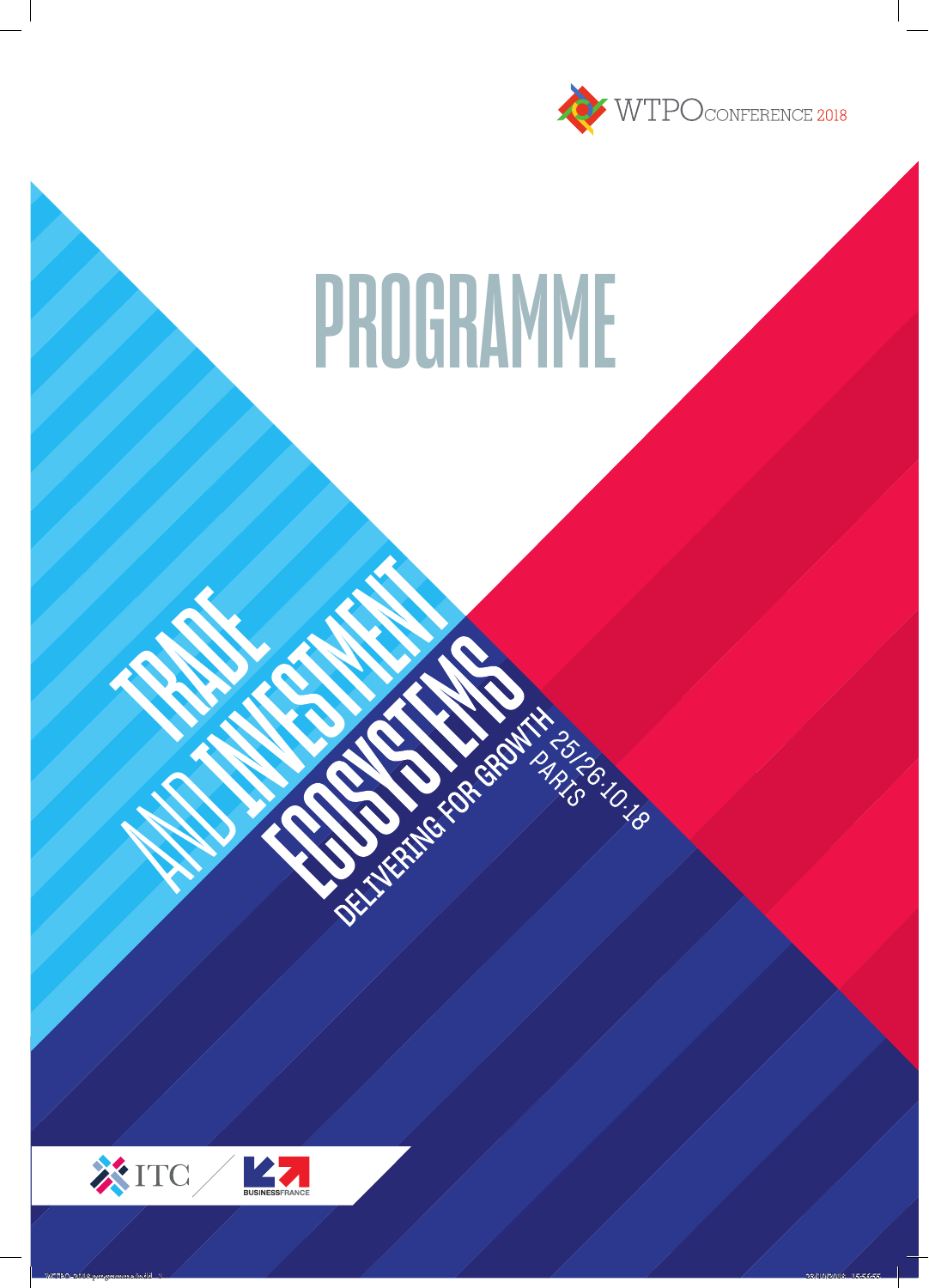

| Contact:   | Fabrice Lelouvier<br>Deputy Director, International Cooperation<br><b>Business France</b><br>77 Boulevard Saint-Jacques, 75014 Paris, France |
|------------|----------------------------------------------------------------------------------------------------------------------------------------------|
| Telephone: | $+33140733408$                                                                                                                               |
| $F$ -mail: | fabrice.lelouvier@businessfrance.fr                                                                                                          |



| Contact:        | Ben Mohamed Imamo<br>Senior Programme Officer             | Telephone: | +41 -22 730 0247        |
|-----------------|-----------------------------------------------------------|------------|-------------------------|
|                 | Institutional Networks and<br><b>Business Generation</b>  | Fax:       | $+41 - 227300576$       |
| Postal address: | ITC.<br>Palais des Nations<br>1211 Geneva 10, Switzerland | E-mail:    | tponetwork@intracen.org |

The International Trade Centre (ITC) is the joint agency of the World Trade Organization and the United Nations.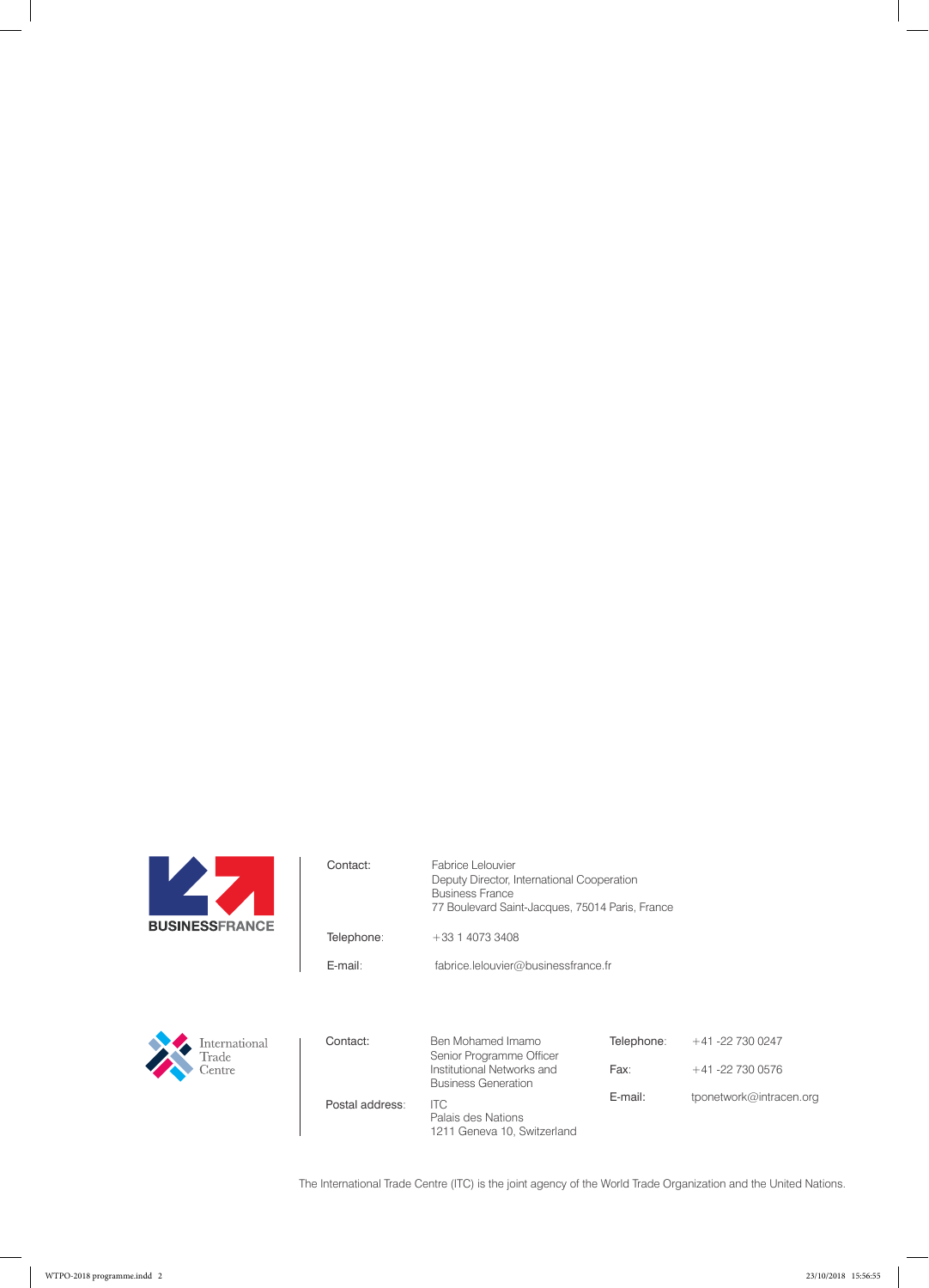## **WTPO Network World Conference 2018**

## **Trade and Investment Ecosystems: Delivering for Growth**

This is not a time for business as usual. With trade facing strong headwinds and with the shared global commitment to achieve the United Nations Sustainable Development Goals by 2030, there is a need to foster approaches that can deliver future growth and prosperity at scale. The role of trade and investment promotion organizations (TIPOs) - to ensure that trade contributes to inclusive and sustainable growth - aligns to these development goals. In response to these shifts, TIPOs are harnessing ecosystems of business support to offer innovative, seamless and integrated solutions.

At the 2018 **World Trade Promotion Organizations Conference**, we will focus on how an ecosystem approach could add value for small businesses and the implications of this approach for the future direction of TIPOs. This includes the emerging role of a TIPO to be a catalyst for cooperation among actors, providing integrated services that improve the competitiveness of small to medium sized enterprises (SMEs), and supporting inclusive growth. We will consider how rapid changes in technology are altering the actors, linkages and platforms that make up these ecosystems. We will also reflect on how to measure the work of institutions including reporting on broader socio-economic impact.

The conference uses a format of provoquer *(inspiring with big ideas)*, partager *(sharing real life examples)* and pratiquer *(tips and tools for action)*, and covers four sub topics:

- Ambitious goals in a rapidly changing world
- Ecosystems for reach, scale, flexibility, innovation, and efficiency
- Delivering with excellence using new technologies
- Demonstrating and driving impact with credible measurement and reporting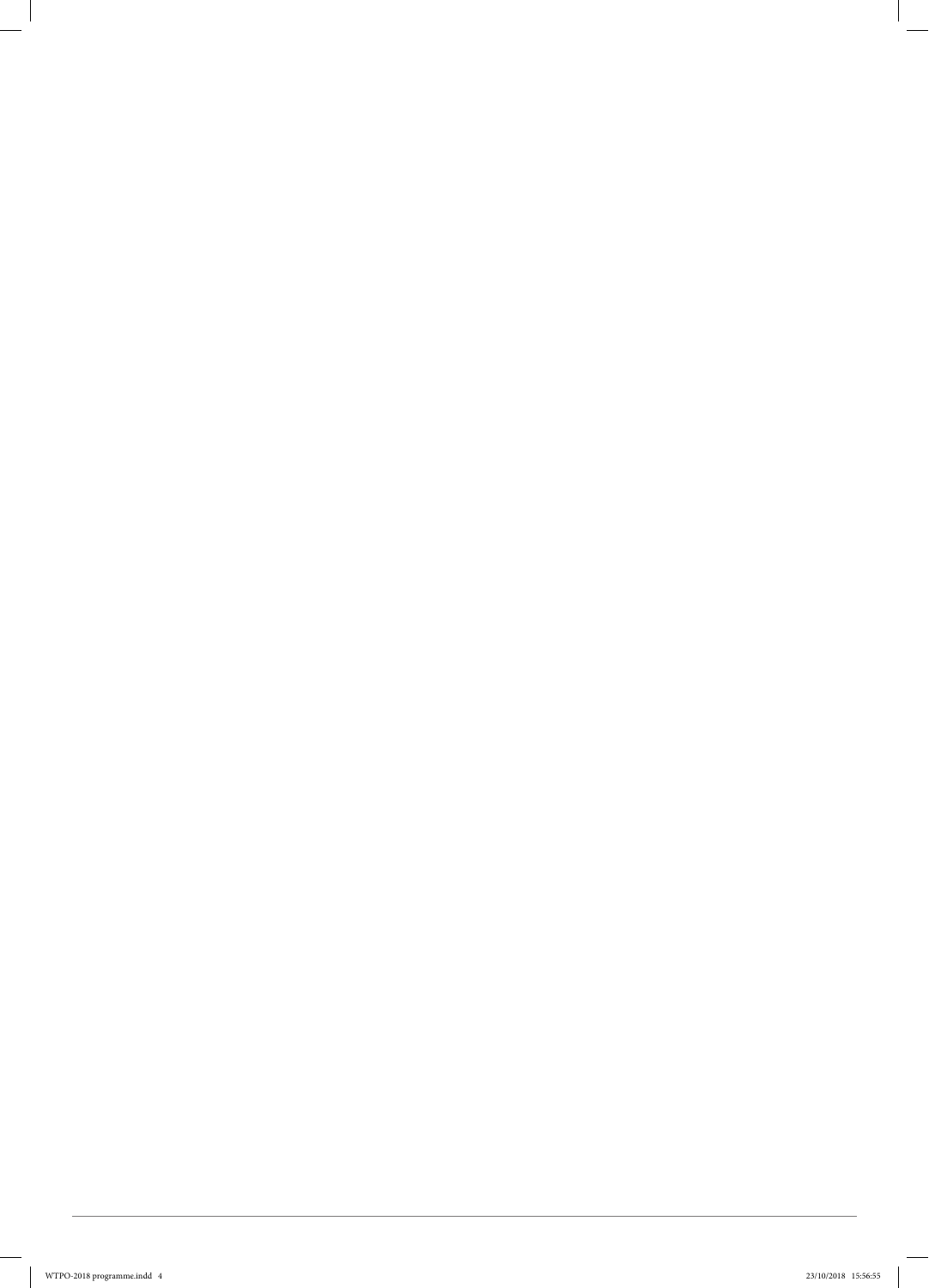## **PROGRAMME Wednesday 24 October**

#### **Pre-conference activities**

- 09:30 10:30 **Meeting of the WTPO Awards 2018 jury** *Venue: Fadiga room* Chair **Arancha González**, Executive Director, International Trade Centre (ITC) **WTPO Awards jury**
- 16:00 20:00 **Conference registration**

Participants may pick up their kits during these times.

The registration desk is located at the entrance of the Pierre Mendès France Conference Centre within the Ministry of Finance.

16:30 - 17:30 **Moderators and speakers meeting**

*Venue: Bloch-Lainé*

18:00 - 20:00 **Welcome Cocktail**

*Venue: Lobby*

#### **WTPO EVENT APPLICATION FOR MOBILE DEVICES**

Register for the WTPO event app to engage with conference participants, view the conference agenda, arrange meetings, engage in a focused discussion, and more…

Check your emails from wtpo2018.pathable.com to access your personal link.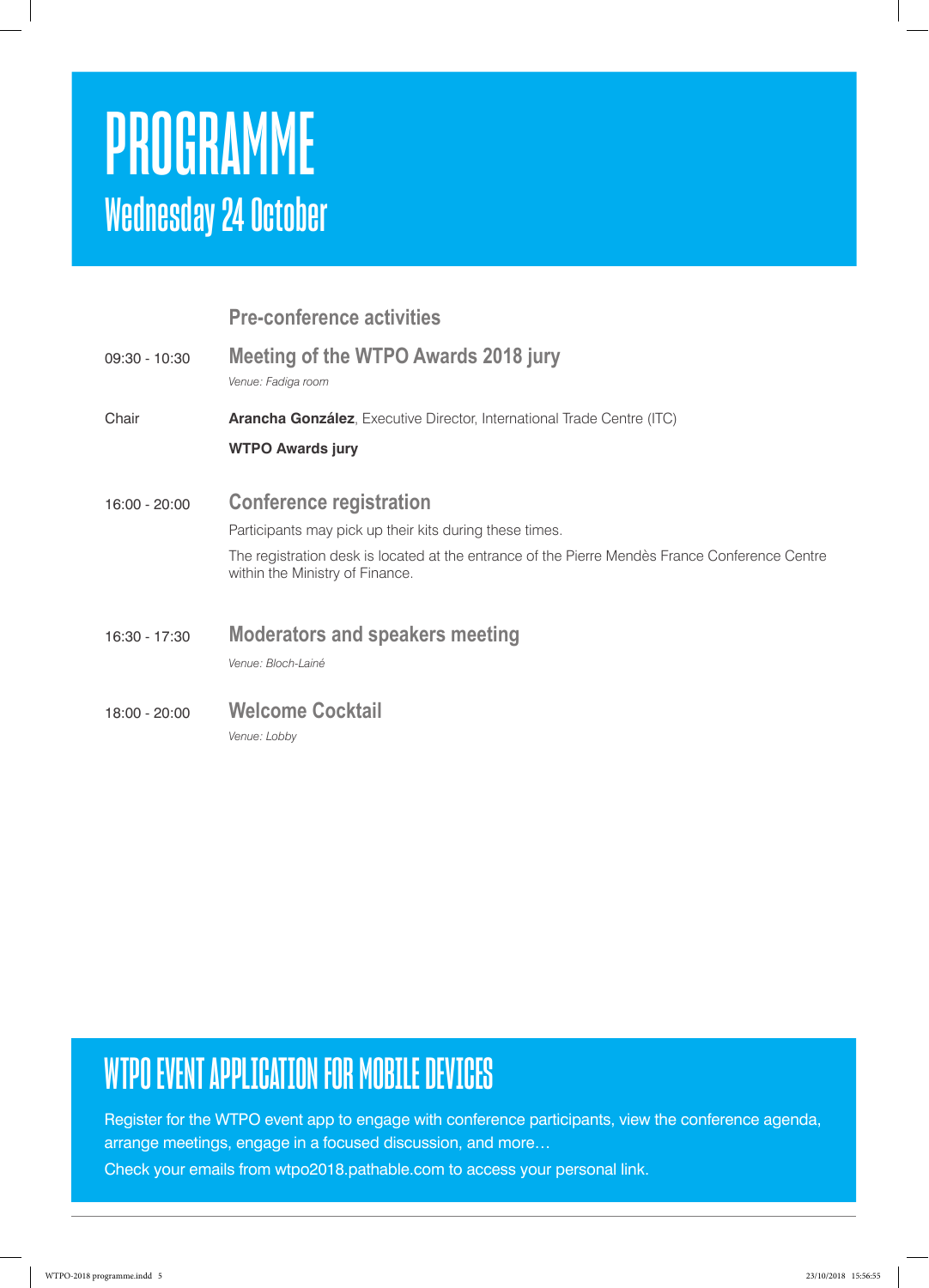## **Thursday, 25 October**

08:00 - 15:00 **Conference registration** ITC and Business France promotional booths open from 8:00 to 9:00



*Venue: Amphitheatre* 

Speakers Master of **Christophe Lecourtier**, Chief Executive Officer, Business France **Arancha González**, Executive Director, International Trade Centre (ITC)

Ceremonies: **Frédéric Ferrer**, Journalist

09:30 - 10:00

09:00 - 09:30

#### **Keynote speech Ambitious goals in a rapidly changing world: Agenda 2030**

*Venue: Amphitheatre*

Professor lan Goldin will set out the ambitions for inclusive growth described by the UN Global Goals for sustainable development and the 2030 Agenda. These goals are important and affect us all. They serve as an inspirational connecting force to unite diverse actors, and are aligned with the work of TIPOs to create opportunities for businesses to grow internationally. To reach these goals in the next decade, new methods, new partners and new platforms will be required.

- Speaker **Ian Goldin**, Director, Oxford Martin Programme on Technological and Economic Change
- 10:00 10:30 **Coffee break and networking** ITC and Business France promotional booths open

10:30 - 12:30

#### **Plenary session**

#### **Ecosystems for reach, scale, flexibility, innovation, and efficiency**

*Venue: Amphitheatre*

#### **Introduction - The new model in France**

Frédéric Rossi shares France's multi-partner approach to support the international competitiveness of SMEs.

Speaker **Frédéric Rossi**, Deputy Director, Trade - Export, Business France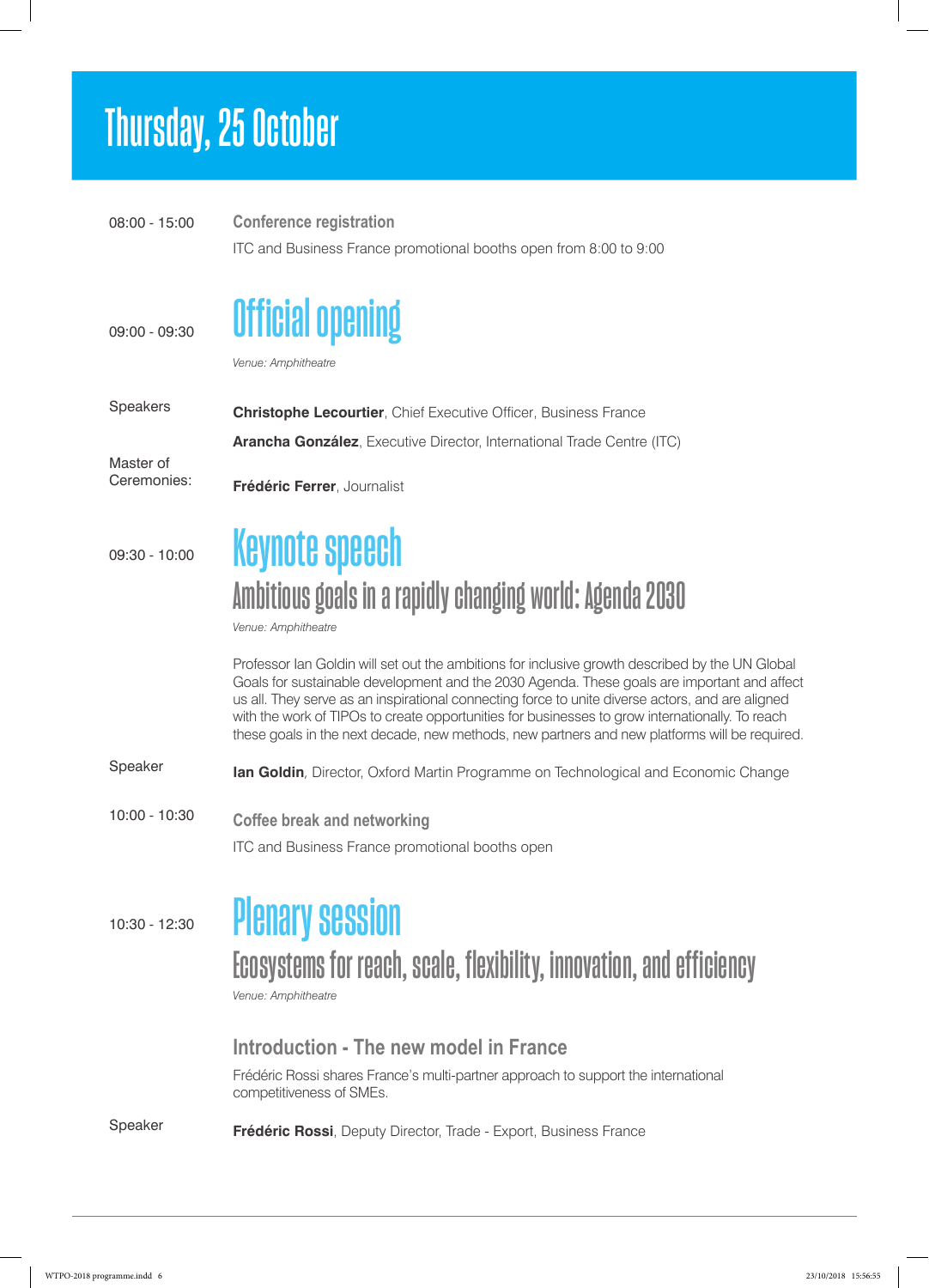|                   | Discussion - Food ecosystems, from production to consumption                                                                                                                                                                                                                                                                                                                    |
|-------------------|---------------------------------------------------------------------------------------------------------------------------------------------------------------------------------------------------------------------------------------------------------------------------------------------------------------------------------------------------------------------------------|
|                   | How can an ecosystem approach support businesses to produce food efficiently, market<br>$\bullet$<br>and promote products effectively, deliver quality food to consumers, and ensure prompt<br>payment?                                                                                                                                                                         |
|                   | How do the actors at each step of the international food value chains complement and<br>$\bullet$<br>support each other for business success?                                                                                                                                                                                                                                   |
| Moderator         | Hernan Manson, Head, Inclusive Agribusiness Systems, ITC                                                                                                                                                                                                                                                                                                                        |
| <b>Panellists</b> | Marike De Pena, Chief Executive Officer, Bananos Ecologicos de la Linea Noroeste<br>(BANELINO), Representative, Latin American and Caribbean Network of Fair Trade Small<br>Producers and Workers (CLAC), Dominican Republic                                                                                                                                                    |
|                   | Horacio Lomba, General Manager, Consorcio Citricos Dominicanos - Grupo RICA,<br>Dominican Republic                                                                                                                                                                                                                                                                              |
|                   | Ricardo Durrant, Senior Investment Promotions Manager, Jamaica Promotions Corporation                                                                                                                                                                                                                                                                                           |
|                   | Kaspar Baumann, Investment Manager, Clarmondial                                                                                                                                                                                                                                                                                                                                 |
| $12:30 - 14:00$   | <b>Lunch and networking</b><br>Venue: Lobby                                                                                                                                                                                                                                                                                                                                     |
|                   | ITC and Business France promotional booths open.                                                                                                                                                                                                                                                                                                                                |
| 13:30 - 14:00     | Lunchtime information session<br>Venue: Bloch-Lainé                                                                                                                                                                                                                                                                                                                             |
|                   | <b>Alliances for Action (A4A)</b>                                                                                                                                                                                                                                                                                                                                               |
|                   | A4A is an ITC ecosystem approach that works closely with institutions as partners. It bridges<br>the knowledge, sustainability and inclusiveness "gaps" faced by value chain operators at<br>local, national and international level. The alliances work collectively to address barriers,<br>increase market and product diversification and inclusive participation in trade. |
| Presenters        | <b>Owen Skae, Director Rhodes Business School</b>                                                                                                                                                                                                                                                                                                                               |
|                   | <b>Ekaterina Krivonos</b> , Economist, Food and Agricultural Organisation of the United Nations                                                                                                                                                                                                                                                                                 |
| 14.00 - 14:30     | <b>Plenary session</b>                                                                                                                                                                                                                                                                                                                                                          |
|                   | <b>Fast pitch presentations</b>                                                                                                                                                                                                                                                                                                                                                 |
|                   | Venue: Amphitheatre                                                                                                                                                                                                                                                                                                                                                             |
|                   | TIPO representatives and experts will consider what ecosystems mean in the context of<br>trade and share examples of an ecosystem approach.                                                                                                                                                                                                                                     |
| Presenters        | Jacqueline Flood, Head of Business Competitiveness Unit, Organisation of Eastern<br>Caribbean States                                                                                                                                                                                                                                                                            |
|                   | Jorge Marcotegui, President, ProCordoba, Argentina                                                                                                                                                                                                                                                                                                                              |
|                   |                                                                                                                                                                                                                                                                                                                                                                                 |

**Michael Scherz**, Head of Innovation, Advantage Austria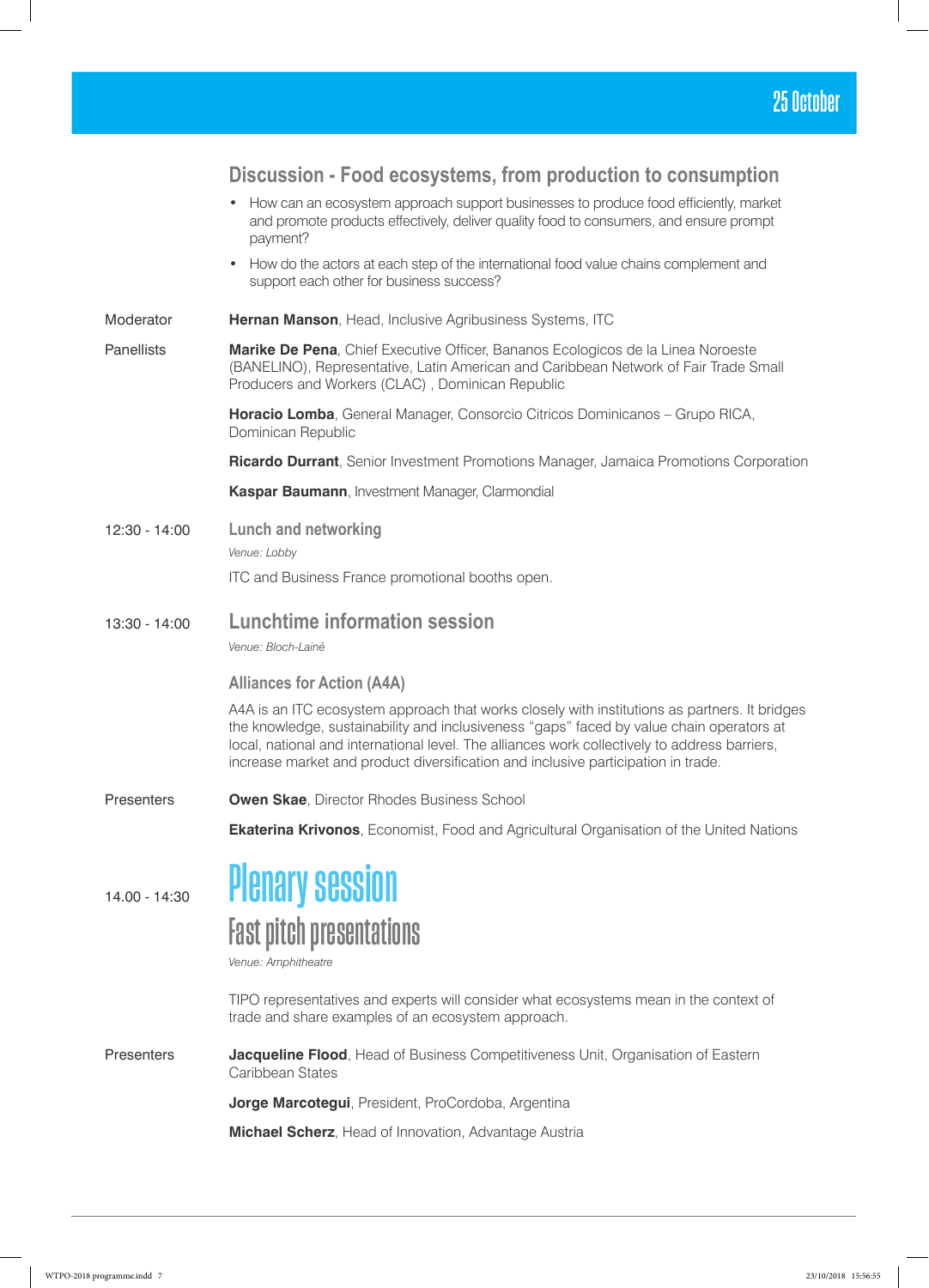#### 14:30 - 16:00 **Plenary session Ecosystems for skills, innovation and entrepreneurship**

*Venue: Amphitheatre*

In a rapidly changing world, TIPOs need to support innovation and entrepreneurship to build a pipeline of future export champions. Panellists will explore the complexities involved in building skills for the future and in enabling entrepreneurs to be generators of economic development.

- What challenges are entrepreneurs facing in different countries? Is an ecosystem response suitable to mitigate these challenges?
- What is the role of the TIPO in nurturing ecosystems for innovation and entrepreneurship?
- How are trade promotion, investment promotion and training institutions working together to build the skills needed for future success?
- What additional tools and solutions do TIPOs need to support innovative businesses that are "born global"?
- Moderator **Karim Sy**, Founder & Chief catalyst, Jokkolabs Global

#### **Keynote speech - The Chinese response**

**Speaker Gao Yan**, Chairperson, China Council for the Promotion of International Trade.

#### **Discussion**

Panellists **Javier Echarri**, Chief Executive Officer, European Business Network

**Jorge Sequeira**, Chief Executive Officer, Costa Rican Investment Promotion Agency

**Ba Phu Vu**, Chief Executive Officer, Vietrade, Vietnam

**Oriel Petry**, Deputy Trade Commissioner for Europe (South and North) and Director, France, Department of International Trade, United Kingdom.

16:00 - 16:30 **Coffee break and networking** ITC and Business France promotional booths open.

16:30 - 17:15 **2020 TPO Network World Conference Presentations by prospective hosts (and secret ballot)** *Venue: Amphitheatre*

**Presentation of bids to host the WTPO Conference 2020**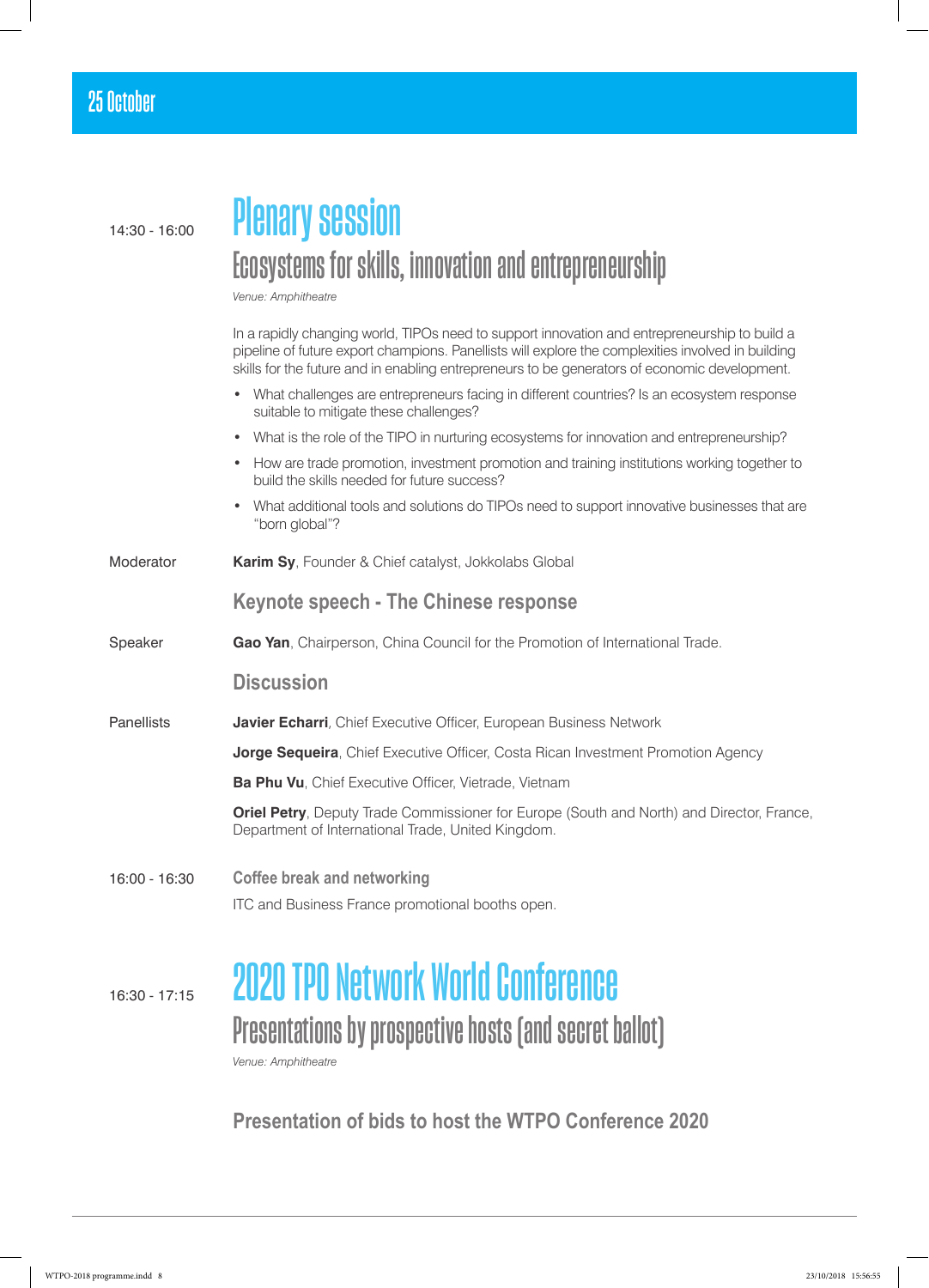### 18:15 - 22:00 **Evening programme Gala evening and WTPO awards 2018 presentation ceremony**

Boat cruise: Dinner and Awards ceremony.

18:15 Bus transfer from Ministry of Finance to Port de Bercy; buses depart every 10 minutes from 18:30 - 19:00. Please be on the boat by 19:00. 19:00 - 22:00 Welcome cocktail, dinner and 2018 awards ceremony. The 2018 WTPO Award winners will be announced following dinner. 22:00 End of evening – Bus transfer from Quai de Bercy to Ministry of Finance.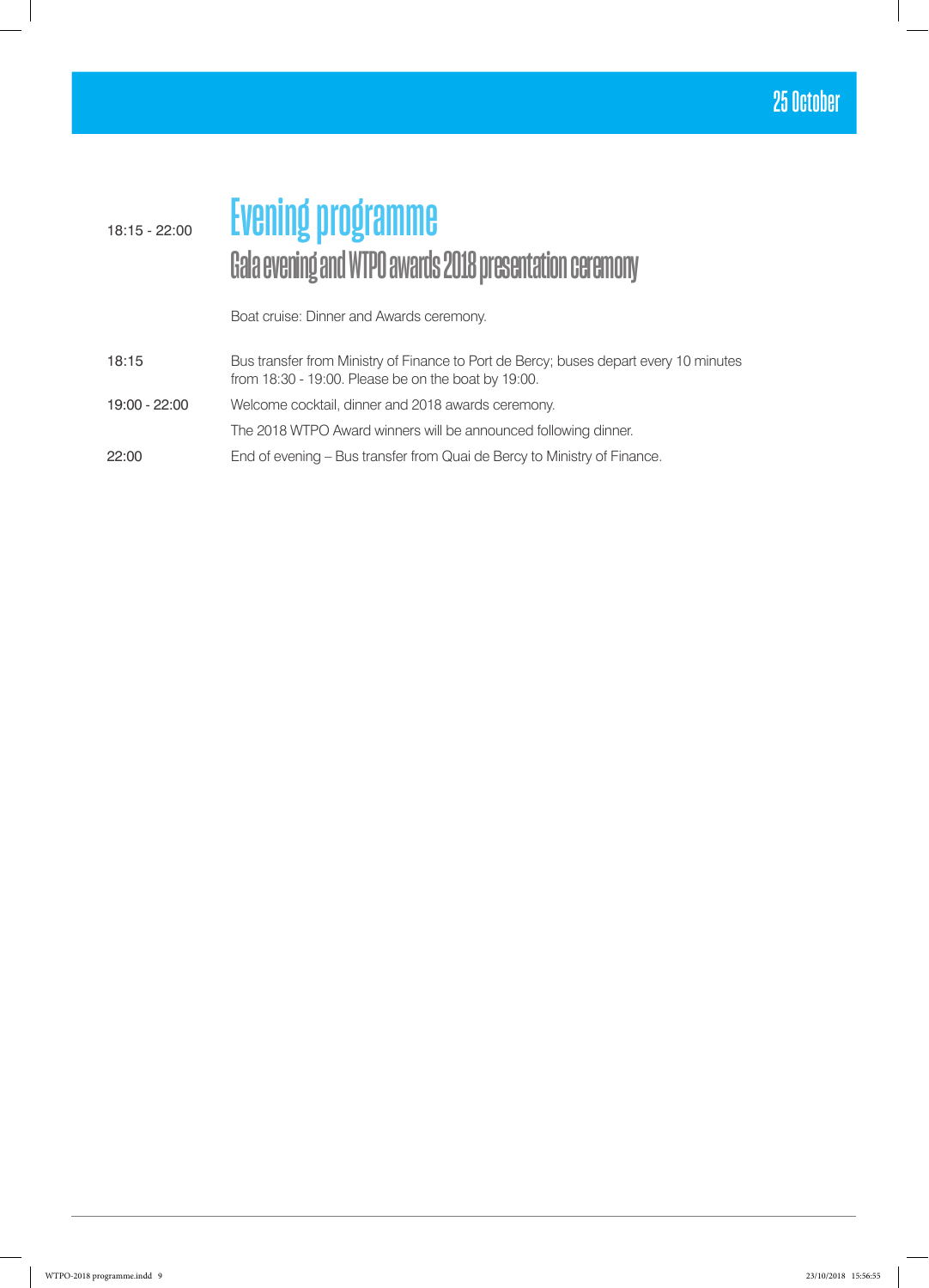## **Friday, 26 October**

### 09:00 - 09:30 **Keynote speech**

#### **Ambitious goals in a rapidly changing world: Reshaping globalisation**

*Venue: Amphitheatre*

Pascal Lamy discusses the rapid changes affecting trade including the positive and negative forces shaping multilateral trade agreements, the role of the WTO, increased use of tariff and non-tariff barriers, and the impact of One Belt One Road. He addresses the question: What are the implications for global trade, and the work of Trade Promotion Organizations?

**Speaker <b>Pascal Lamy**, President Emeritus, Jacques Delors Institute

#### 09:30 - 10:45 **Plenary session**

#### **Ambitious goals in a rapidly changing world: Technology enablers**

*Venue: Amphitheatre*

Robotics, artificial intelligence, 3D manufacturing and distributed ledgers are changing the way we produce, market, deliver and pay for goods and services. Within the context of ecosystems, how are these evolving forces changing the traditional relationships and connections between suppliers, producers, partners, customers, and consumers?

A panel of experts present and discuss these new technologies, and the impact they will have on trade.

Moderator **Daniel Küng**, Chief Executive Officer, Switzerland Global Enterprise

Panellists **Jeppe Kobbero**, Senior Product Manager, Global Trade Digitization, MAERSK

**Adolfo Fernández**, Global Programme Officer, International Growth Strategy, Google

Patrick Perreault, Co-founder, Getting to Global

10:45 - 11:15 **Coffee break and official conference photo** ITC and Business France promotional booths open.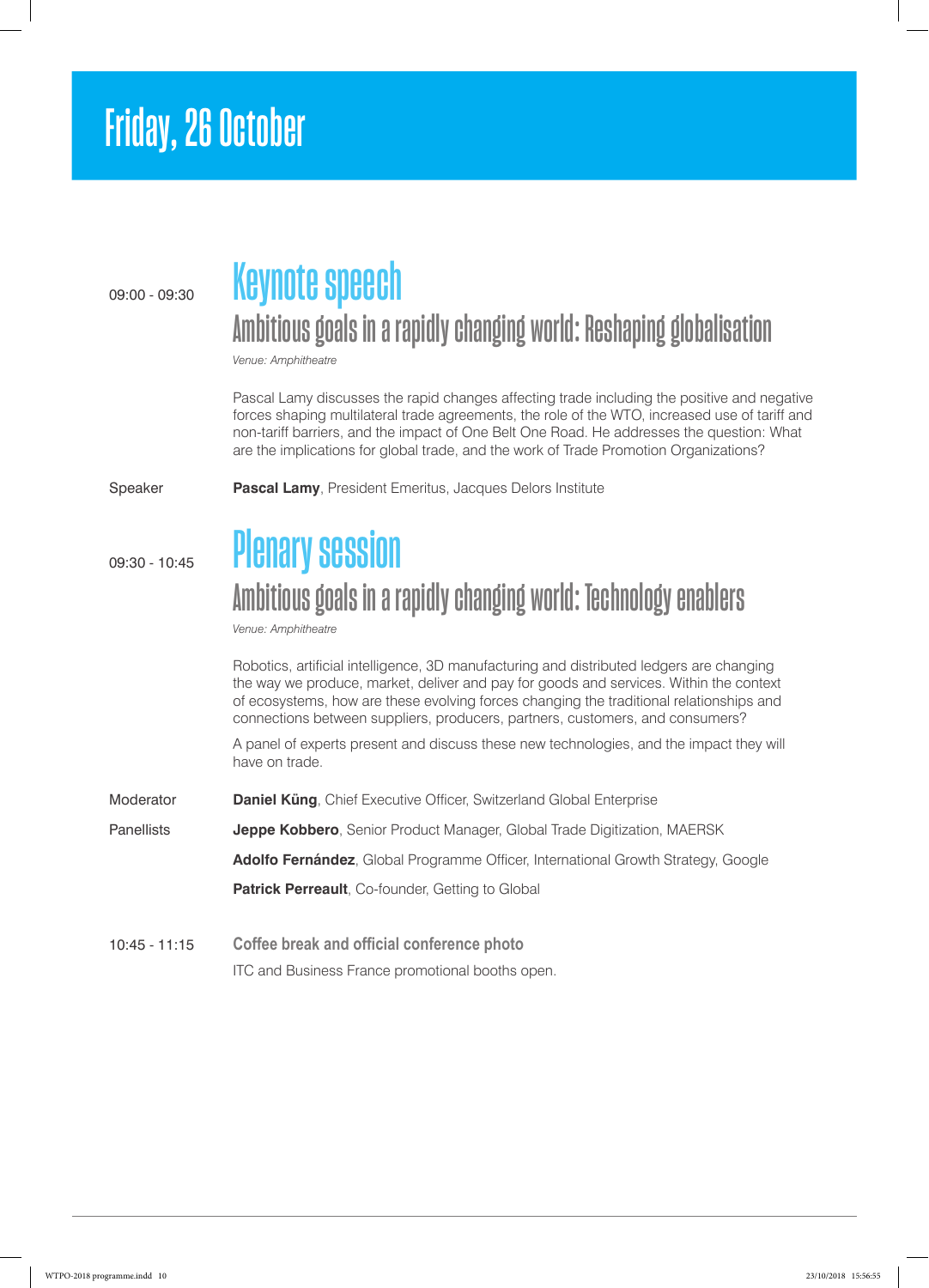#### 11:15 - 11:45 **TPO award winners share their practices**  *Venue: Amphitheatre*

Moderator **Anders Aeroe**, Director, Division of Enterprises and Institutions

#### 11:45 - 13:00 **Plenary session**

|                   | Delivering with excellence using new technologies<br>Venue: Amphitheatre                                                                                                                                                                                                                                                                                                                                             |  |  |
|-------------------|----------------------------------------------------------------------------------------------------------------------------------------------------------------------------------------------------------------------------------------------------------------------------------------------------------------------------------------------------------------------------------------------------------------------|--|--|
|                   | ITC presents the results of the publication SME Competitiveness Outlook 2018: Business<br>Ecosystems for the Digital Age, followed by a moderated panel session.                                                                                                                                                                                                                                                     |  |  |
|                   | The publication focuses on the way the 4th Industrial revolution is affecting how businesses<br>compete, connect and change, and how business support institutions can help SMEs<br>to benefit from the change. We will discuss whether these institutions have to reshape<br>their business models to stay relevant in the digital age, and the new partnerships and<br>approaches that would need to be developed. |  |  |
|                   | How do TIPOs respond to new technologies to improve the ability of SMEs to compete,<br>$\bullet$<br>connect and change?                                                                                                                                                                                                                                                                                              |  |  |
|                   | What new partnerships are required?<br>$\bullet$                                                                                                                                                                                                                                                                                                                                                                     |  |  |
|                   | How can TIPOs make "big data" work for small firms? How an they use technologies to<br>$\bullet$<br>improve matchmaking between buyers and sellers, borrowers and lenders, institutions<br>and businesses they support?                                                                                                                                                                                              |  |  |
|                   | What are specific challenges and opportunities TIPOs in least developed countries<br>$\bullet$<br>(LDCs) experience in the digital age?                                                                                                                                                                                                                                                                              |  |  |
| Moderator         | Marion Jansen, Chief Economist, ITC                                                                                                                                                                                                                                                                                                                                                                                  |  |  |
| <b>Panellists</b> | Ratnakar Adhikari, Executive Director, Enhanced Integrated Framework, World Trade<br>Organization                                                                                                                                                                                                                                                                                                                    |  |  |
|                   | Alberto Cerdán Borja, Director General, Institutional Cooperation and Coordination, ICEX-<br>Spain                                                                                                                                                                                                                                                                                                                   |  |  |
|                   | <b>Sunita Daniel, Chief Executive Officer, Export Saint Lucia</b>                                                                                                                                                                                                                                                                                                                                                    |  |  |
|                   | Mohd Shahreen Zainooreen Madros, Chief Executive Officer, Malaysia External Trade<br>Development Corporation                                                                                                                                                                                                                                                                                                         |  |  |
|                   | Bostjan Skalar, Chief Executive Officer, World Association of Investment Promotion<br>Agencies                                                                                                                                                                                                                                                                                                                       |  |  |

13:00 - 14:00 **Lunch and networking**

*Venue: Lobby*

ITC and Business France promotional booths open.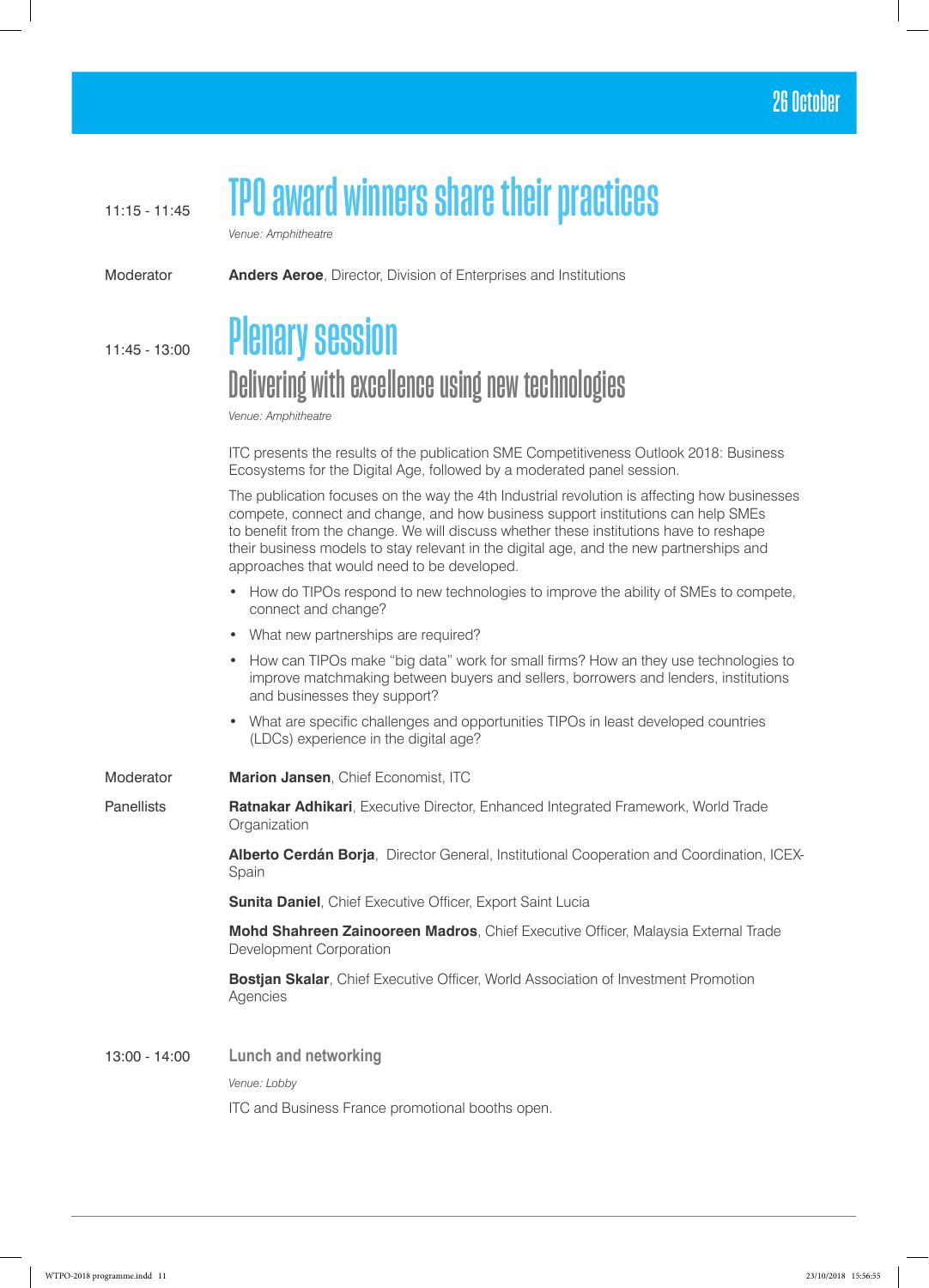#### **26 October**

| $14:00 - 16:00$   | <b>Parallel sessions</b>                                                                                                                                                                                                                                                  |  |  |
|-------------------|---------------------------------------------------------------------------------------------------------------------------------------------------------------------------------------------------------------------------------------------------------------------------|--|--|
| 14:00 - 16:00     | 1. Workshop – Finding your way: ecosystem actors<br>Venue: Bloch-Lainé                                                                                                                                                                                                    |  |  |
|                   | In smaller, facilitated workshop groups, participants will use a case study to map, navigate<br>and leverage ecosystems. The approach will help participants respond to questions such as:                                                                                |  |  |
|                   | What is the experience of a small business seeking to innovate, grow and<br>٠<br>internationalize?                                                                                                                                                                        |  |  |
|                   | What are the business constraints and who are the actors that could be part of the<br>$\bullet$<br>solution?                                                                                                                                                              |  |  |
|                   | What might an ideal and comprehensive service offering look like, from the perspective<br>$\bullet$<br>of the business?                                                                                                                                                   |  |  |
|                   | • What linkages already exist between potential actors, and how effective are they?                                                                                                                                                                                       |  |  |
|                   | How can TIPOs maximize trust and connectedness in the system?<br>$\bullet$                                                                                                                                                                                                |  |  |
| Facilitated by    | <b>Master Training Institute</b>                                                                                                                                                                                                                                          |  |  |
| 14:15 - 15:45     | 2. Discussion – Demonstrating and driving impact<br>Venue: Amphitheatre                                                                                                                                                                                                   |  |  |
|                   | ITC presents approaches and tools for institutions to define and describe their results<br>and to demonstrate their contribution to SDGs. This will include a presentation and panel<br>discussion with the TIPOs involved in the ITC pilot project for impact reporting. |  |  |
| Moderator         | <b>Anne Chappaz, Chief, Institutional Strengthening, ITC</b>                                                                                                                                                                                                              |  |  |
| <b>Panellists</b> | <b>Malick Diop</b> , Director General, Agence sénégalaise de promotion des exportations                                                                                                                                                                                   |  |  |
|                   | Martina Gmür, Head of Export Promotion, Switzerland Global Enterprise                                                                                                                                                                                                     |  |  |
|                   | Saed Al Awadi, Chief Executive Officer, Dubai Exports                                                                                                                                                                                                                     |  |  |
|                   | Pedro Beirute Prada, General Manager, ProComer                                                                                                                                                                                                                            |  |  |
|                   | Ana Novik, Head of Investment Division, Organisation for Economic Co-operation and<br>Development                                                                                                                                                                         |  |  |
| 15:45 - 16:15     | <b>Coffee break and networking</b>                                                                                                                                                                                                                                        |  |  |

ITC and Business France promotional booths open.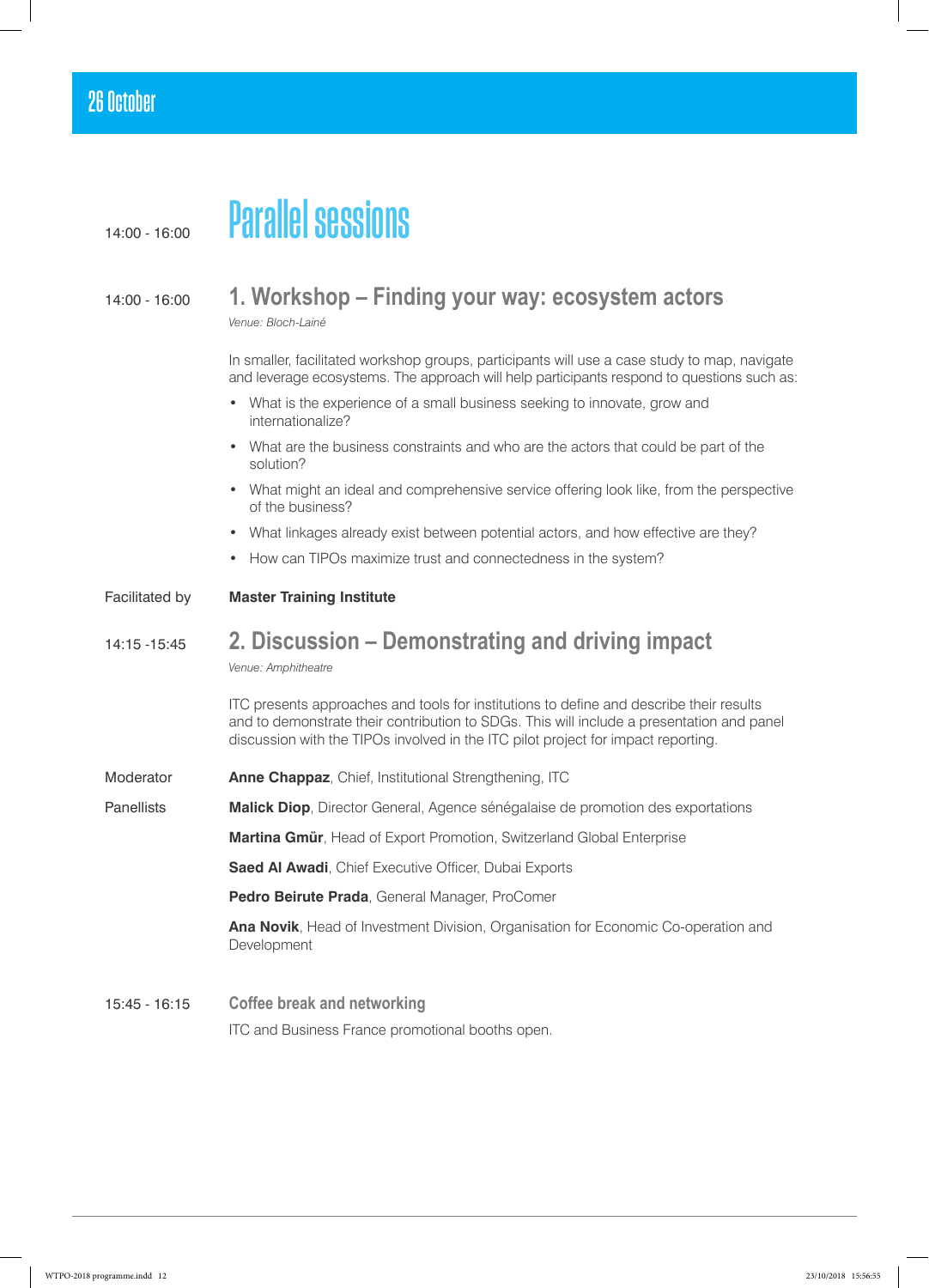

*Venue: Amphitheatre*

#### **Conference summary**

Conclusions of the 2018 WTPO Conference and recommendations for future activities of the global TPO network and its extended members.

Speakers **Arancha González**, Executive Director, ITC

**Benoît Trivulce**, Deputy Director, Strategy, Business France

**Announcement of the host for the 2020 World Trade Promotion Organizations Conference and closing remarks**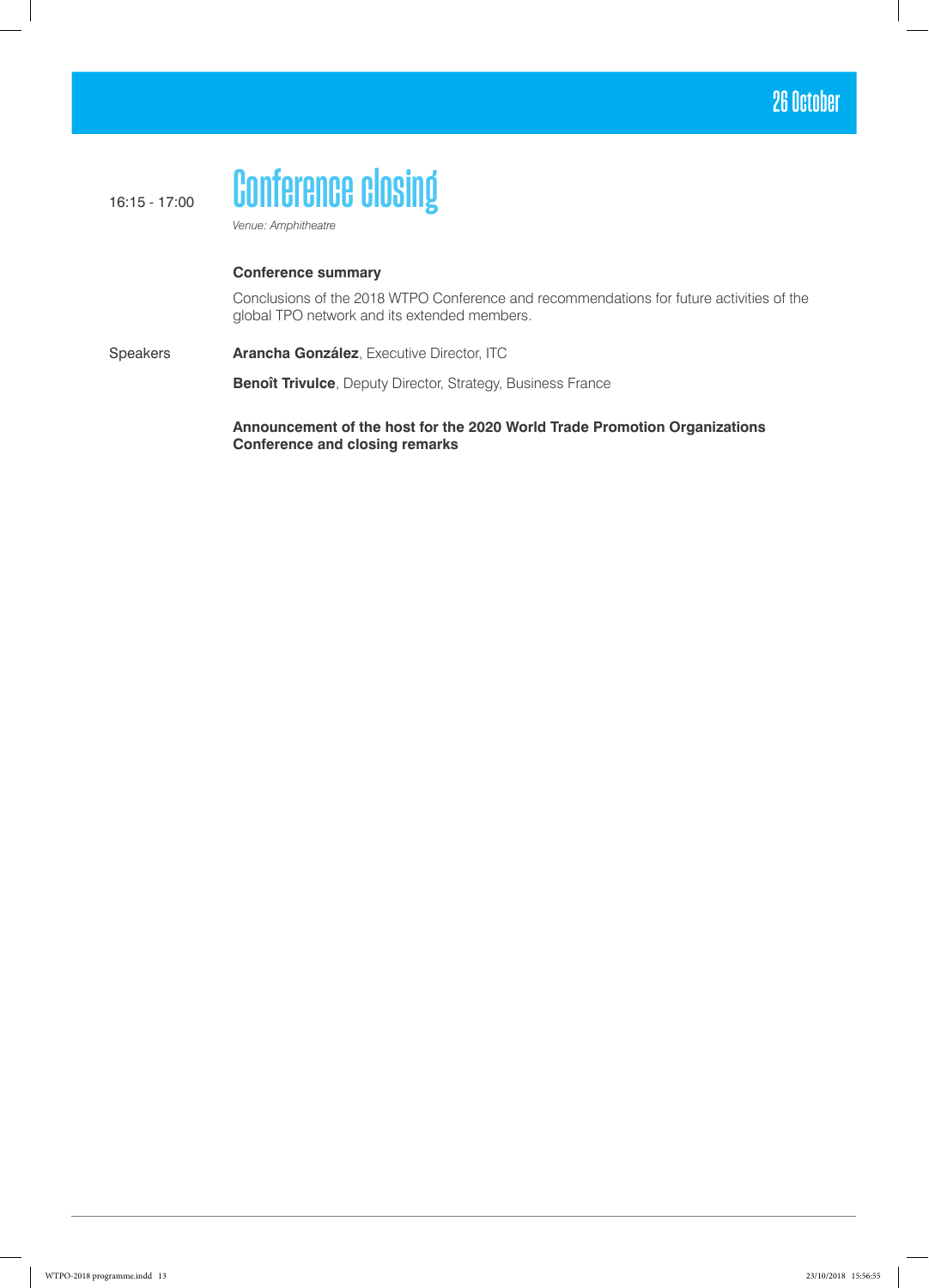## **Saturday, 27 October**

## **Post-conference activities**

Discover Paris at your own convenience and pace with the help of a Paris Museum Pass provided by Business France on request at the Business France booth during the conference.